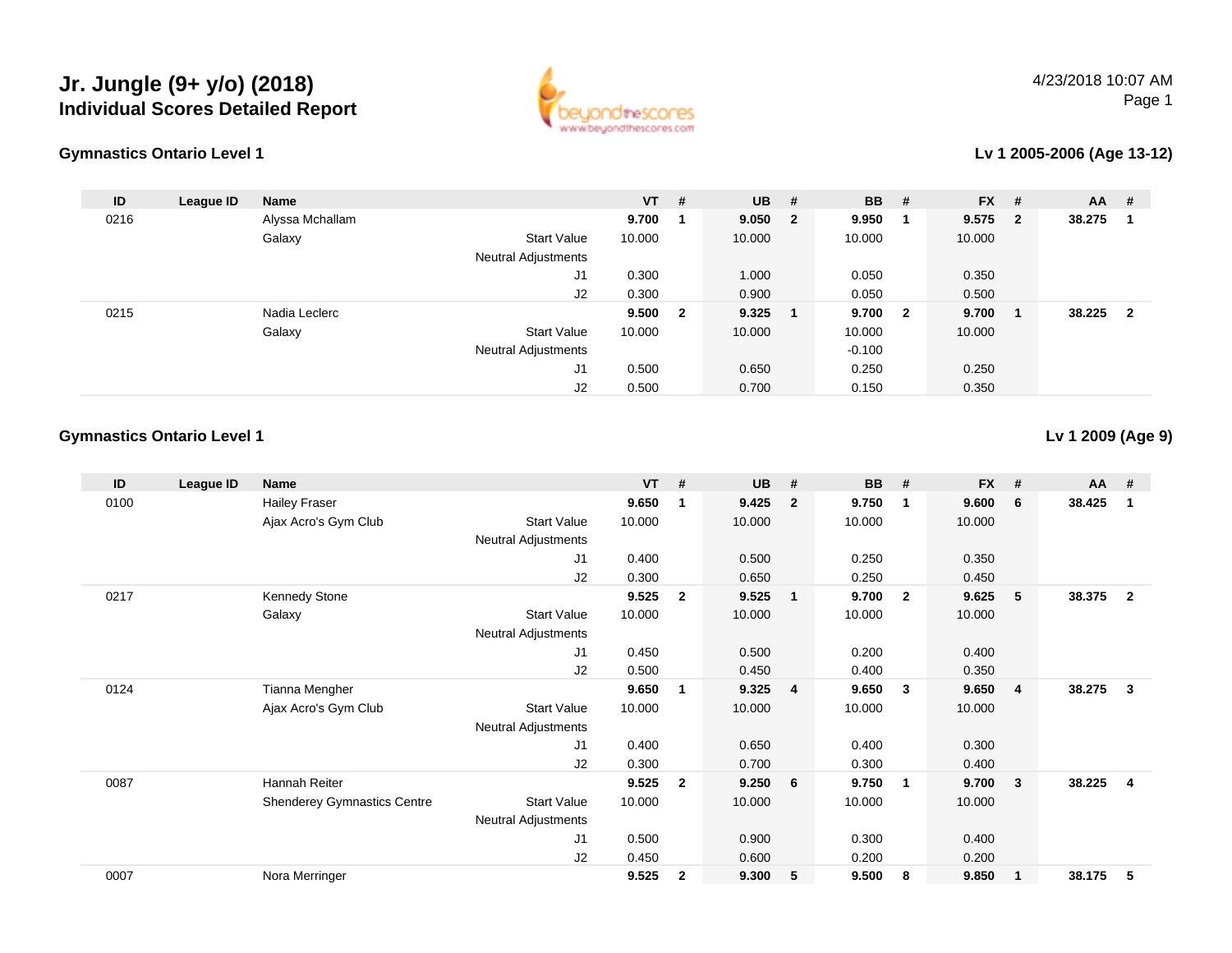

|      | University of Toronto              | <b>Start Value</b>         | 10.000 |                | 10.000 |                | 10.000   |                | 10.000 |                         |           |                |
|------|------------------------------------|----------------------------|--------|----------------|--------|----------------|----------|----------------|--------|-------------------------|-----------|----------------|
|      |                                    | <b>Neutral Adjustments</b> |        |                |        |                |          |                |        |                         |           |                |
|      |                                    | J <sub>1</sub>             | 0.400  |                | 0.700  |                | 0.600    |                | 0.150  |                         |           |                |
|      |                                    | J2                         | 0.550  |                | 0.700  |                | 0.400    |                | 0.150  |                         |           |                |
| 0088 | Corrina Reiter                     |                            | 9.250  | 5              | 9.400  | $\mathbf{3}$   | 9.625    | 4              | 9.725  | $\overline{\mathbf{2}}$ | 38,000    | 6              |
|      | <b>Shenderey Gymnastics Centre</b> | <b>Start Value</b>         | 10.000 |                | 10.000 |                | 10.000   |                | 10.000 |                         |           |                |
|      |                                    | <b>Neutral Adjustments</b> |        |                |        |                |          |                |        |                         |           |                |
|      |                                    | J1                         | 0.700  |                | 0.600  |                | 0.350    |                | 0.250  |                         |           |                |
|      |                                    | J2                         | 0.800  |                | 0.600  |                | 0.400    |                | 0.300  |                         |           |                |
| 0214 | Lia Joseph                         |                            | 9.525  | $\overline{2}$ | 9.100  | $\overline{7}$ | 9.325    | 9              | 9.475  | $\overline{\mathbf{8}}$ | 37.425    | $\overline{7}$ |
|      | Galaxy                             | <b>Start Value</b>         | 10.000 |                | 10.000 |                | 10.000   |                | 10.000 |                         |           |                |
|      |                                    | <b>Neutral Adjustments</b> |        |                |        |                |          |                |        |                         |           |                |
|      |                                    | J <sub>1</sub>             | 0.500  |                | 0.900  |                | 0.550    |                | 0.500  |                         |           |                |
|      |                                    | J2                         | 0.450  |                | 0.900  |                | 0.800    |                | 0.550  |                         |           |                |
| 0006 | Ada Russell                        |                            | 9.200  | 6              | 8.825  | 8              | 9.575    | 6              | 9.625  | 5                       | 37.225    | $\bf{8}$       |
|      | University of Toronto              | <b>Start Value</b>         | 10.000 |                | 10.000 |                | 10.000   |                | 10.000 |                         |           |                |
|      |                                    | <b>Neutral Adjustments</b> |        |                |        |                |          |                |        |                         |           |                |
|      |                                    | J1                         | 0.700  |                | 1.350  |                | 0.500    |                | 0.450  |                         |           |                |
|      |                                    | J2                         | 0.900  |                | 1.000  |                | 0.350    |                | 0.300  |                         |           |                |
| 0293 | Paige Pereira                      |                            | 9.475  | 4              | 8.450  | 10             | 9.600    | 5              | 9.375  | 9                       | 36.900    | 9              |
|      | Oakville Gymnastics Club           | <b>Start Value</b>         | 10.000 |                | 10.000 |                | 10.000   |                | 10.000 |                         |           |                |
|      |                                    | <b>Neutral Adjustments</b> |        |                |        |                | $-0.100$ |                |        |                         |           |                |
|      |                                    | J1                         | 0.500  |                | 1.600  |                | 0.300    |                | 0.600  |                         |           |                |
|      |                                    | J2                         | 0.550  |                | 1.500  |                | 0.300    |                | 0.650  |                         |           |                |
| 0208 | Lucy Jacobs                        |                            | 9.500  | $\mathbf{3}$   | 8.225  | 11             | 9.550    | $\overline{7}$ | 9.575  | $\overline{7}$          | 36.850    | 10             |
|      | Galaxy                             | <b>Start Value</b>         | 10.000 |                | 10.000 |                | 10.000   |                | 10.000 |                         |           |                |
|      |                                    | <b>Neutral Adjustments</b> |        |                |        |                | $-0.100$ |                |        |                         |           |                |
|      |                                    | J1                         | 0.400  |                | 1.700  |                | 0.300    |                | 0.350  |                         |           |                |
|      |                                    | J2                         | 0.600  |                | 1.850  |                | 0.400    |                | 0.500  |                         |           |                |
| 0294 | Renee Albert                       |                            | 9.250  | 5              | 8.500  | 9              | 9.025    | 10             | 9.600  | $6\phantom{1}6$         | 36.375 11 |                |
|      | Oakville Gymnastics Club           | <b>Start Value</b>         | 10.000 |                | 10.000 |                | 10.000   |                | 10.000 |                         |           |                |
|      |                                    | <b>Neutral Adjustments</b> |        |                |        |                | $-0.100$ |                |        |                         |           |                |
|      |                                    | J1                         | 0.700  |                | 1.600  |                | 0.800    |                | 0.450  |                         |           |                |
|      |                                    | J2                         | 0.800  |                | 1.400  |                | 0.950    |                | 0.350  |                         |           |                |

**Gymnastics Ontario Level 1**

**Lv 1 2008 (Age 10)**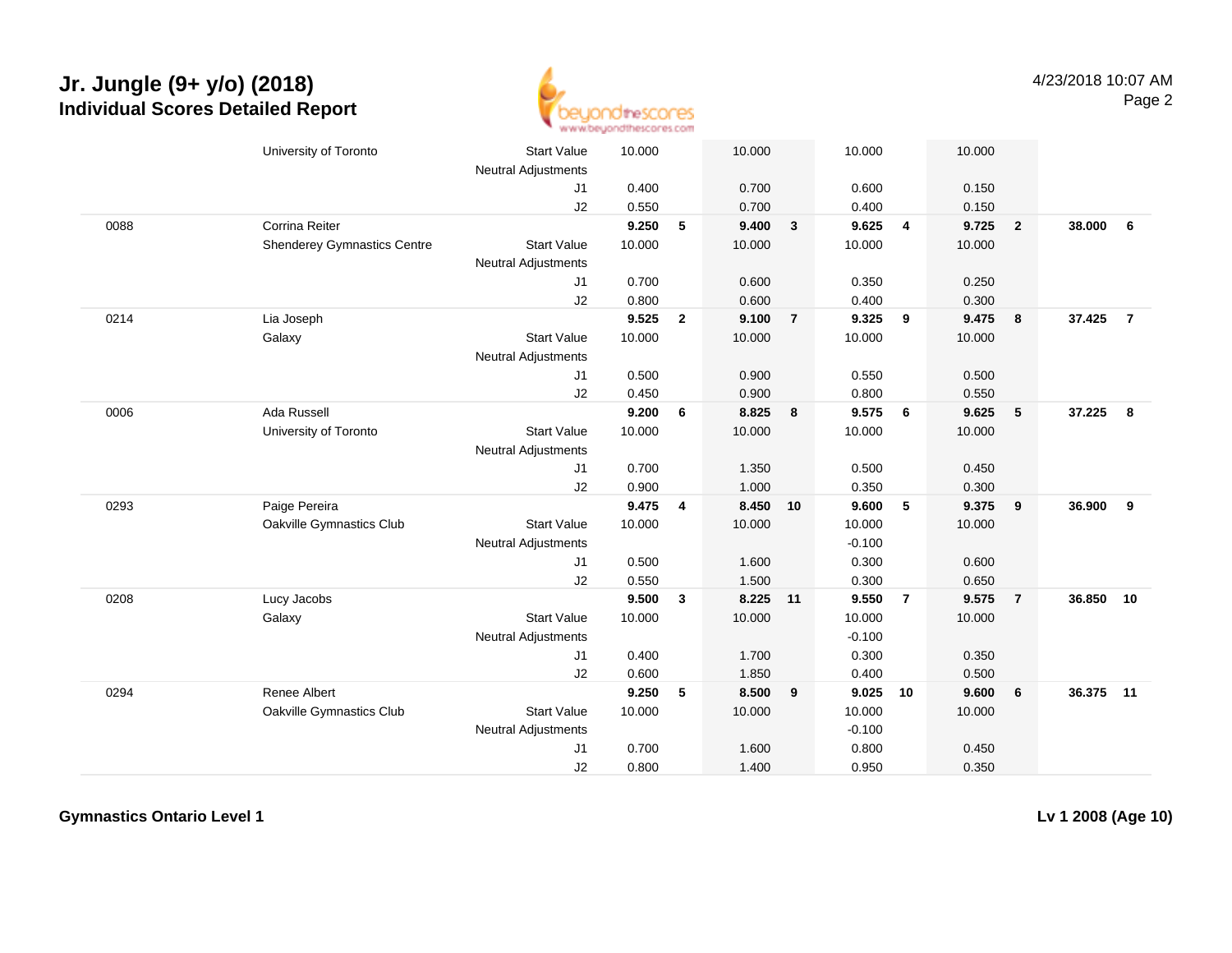

| ID   | League ID | <b>Name</b>                        |                            | $VT$ # |                | <b>UB</b> | #              | <b>BB</b> | #                       | $FX$ # |                         | AA     | #              |
|------|-----------|------------------------------------|----------------------------|--------|----------------|-----------|----------------|-----------|-------------------------|--------|-------------------------|--------|----------------|
| 0089 |           | Jadah Johnstone                    |                            | 9.500  | 4              | 9.625     | $\mathbf{1}$   | 9.675     | $\mathbf{2}$            | 9.875  | $\overline{\mathbf{1}}$ | 38.675 | $\overline{1}$ |
|      |           | <b>Shenderey Gymnastics Centre</b> | <b>Start Value</b>         | 10.000 |                | 10.000    |                | 10.000    |                         | 10.000 |                         |        |                |
|      |           |                                    | <b>Neutral Adjustments</b> |        |                |           |                |           |                         |        |                         |        |                |
|      |           |                                    | J1                         | 0.500  |                | 0.400     |                | 0.400     |                         | 0.150  |                         |        |                |
|      |           |                                    | J2                         | 0.500  |                | 0.350     |                | 0.250     |                         | 0.100  |                         |        |                |
| 0213 |           | Eva Jack                           |                            | 9.800  | 1              | 9.150     | 3              | 9.925     | $\overline{1}$          | 9.625  | $\overline{4}$          | 38.500 | $\overline{2}$ |
|      |           | Galaxy                             | <b>Start Value</b>         | 10.000 |                | 10.000    |                | 10.000    |                         | 10.000 |                         |        |                |
|      |           |                                    | <b>Neutral Adjustments</b> |        |                |           |                |           |                         |        |                         |        |                |
|      |           |                                    | J1                         | 0.150  |                | 0.900     |                | 0.100     |                         | 0.450  |                         |        |                |
|      |           |                                    | J2                         | 0.250  |                | 0.800     |                | 0.050     |                         | 0.300  |                         |        |                |
| 0218 |           | <b>Bailey Warham</b>               |                            | 9.550  | $\mathbf{3}$   | 9.350     | $\overline{2}$ | 9.650     | $\overline{\mathbf{3}}$ | 9.725  | $\overline{\mathbf{2}}$ | 38.275 | $\mathbf{3}$   |
|      |           | Galaxy                             | <b>Start Value</b>         | 10.000 |                | 10.000    |                | 10.000    |                         | 10.000 |                         |        |                |
|      |           |                                    | <b>Neutral Adjustments</b> |        |                |           |                | $-0.100$  |                         |        |                         |        |                |
|      |           |                                    | J1                         | 0.400  |                | 0.700     |                | 0.200     |                         | 0.300  |                         |        |                |
|      |           |                                    | J2                         | 0.500  |                | 0.600     |                | 0.300     |                         | 0.250  |                         |        |                |
| 0071 |           | Kameya Reid                        |                            | 9.675  | $\overline{2}$ | 9.075     | $\overline{4}$ | 9.625     | $\overline{4}$          | 9.650  | $\overline{\mathbf{3}}$ | 38.025 | $\overline{4}$ |
|      |           | <b>Gymnastic Giants</b>            | <b>Start Value</b>         | 10.000 |                | 10.000    |                | 10.000    |                         | 10.000 |                         |        |                |
|      |           |                                    | <b>Neutral Adjustments</b> |        |                |           |                |           |                         |        |                         |        |                |
|      |           |                                    | J1                         | 0.350  |                | 0.900     |                | 0.450     |                         | 0.350  |                         |        |                |
|      |           |                                    | J <sub>2</sub>             | 0.300  |                | 0.950     |                | 0.300     |                         | 0.350  |                         |        |                |
| 0072 |           | Alizeh Raza                        |                            | 9.550  | $\mathbf{3}$   | 8.850     | 5              | 9.450     | 5                       | 9.500  | 5                       | 37.350 | - 5            |
|      |           | <b>Gymnastic Giants</b>            | <b>Start Value</b>         | 10.000 |                | 10.000    |                | 10.000    |                         | 10.000 |                         |        |                |
|      |           |                                    | <b>Neutral Adjustments</b> |        |                |           |                |           |                         |        |                         |        |                |
|      |           |                                    | J1                         | 0.450  |                | 1.300     |                | 0.500     |                         | 0.600  |                         |        |                |
|      |           |                                    | J2                         | 0.450  |                | 1.000     |                | 0.600     |                         | 0.400  |                         |        |                |

#### **Gymnastics Ontario Level 1**

**Lv 1 2007 (Age 11)**

| ID   | League ID | <b>Name</b>             |                            | $VT$ #  | <b>UB</b> | #                       | <b>BB</b> | #   | <b>FX</b> | #  | $AA$ # |  |
|------|-----------|-------------------------|----------------------------|---------|-----------|-------------------------|-----------|-----|-----------|----|--------|--|
| 0075 |           | Anjali Parkhi           |                            | 9.650   | 9.100     | $\overline{\mathbf{2}}$ | 9.600     |     | 9.550     | -4 | 37.900 |  |
|      |           | <b>Gymnastic Giants</b> | Start Value                | 10.000  | 10.000    |                         | 10.000    |     | 10.000    |    |        |  |
|      |           |                         | <b>Neutral Adjustments</b> |         |           |                         |           |     |           |    |        |  |
|      |           |                         | J1                         | 0.300   | 0.800     |                         | 0.450     |     | 0.350     |    |        |  |
|      |           |                         | J2                         | 0.400   | 1.000     |                         | 0.350     |     | 0.550     |    |        |  |
| 0099 |           | Dakota Nelson           |                            | 9.575 2 | 9.375     |                         | 9.350     | - 3 | 9.600     | -3 | 37.900 |  |
|      |           | Ajax Acro's Gym Club    | <b>Start Value</b>         | 10.000  | 10.000    |                         | 10.000    |     | 10.000    |    |        |  |
|      |           |                         | <b>Neutral Adjustments</b> |         |           |                         |           |     |           |    |        |  |
|      |           |                         | J1                         | 0.350   | 0.550     |                         | 0.600     |     | 0.400     |    |        |  |